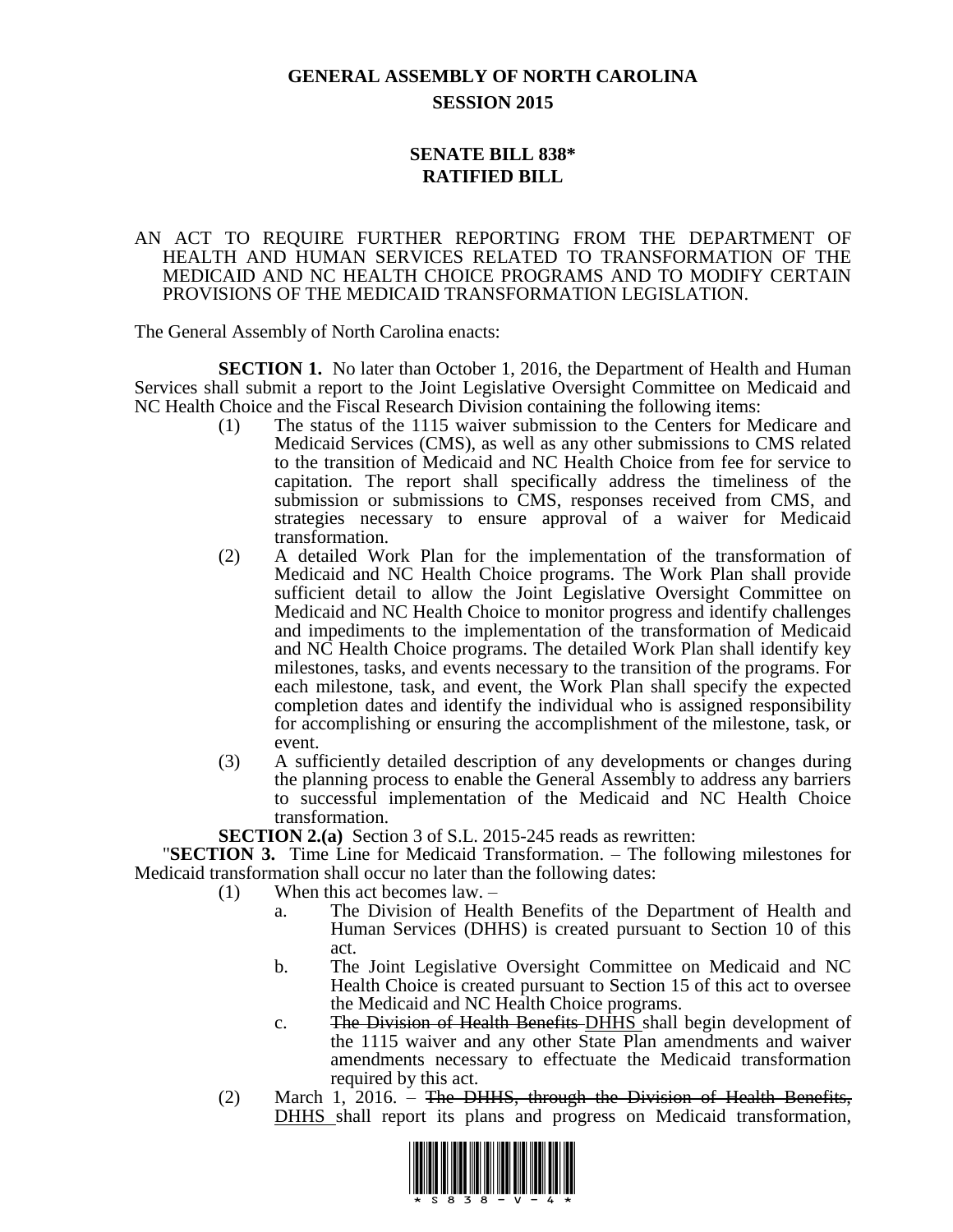including recommended statutory changes, to the Joint Legislative Oversight Committee on Medicaid and NC Health Choice, as required by subdivision (12) of Section 5 of this act.

- (3) On or before June 1, 2016. The DHHS, through the Division of Health Benefits DHHS shall submit the waivers and State Plan amendments required by this act to the Centers for Medicare & Medicaid Services (CMS).
- (4) Eighteen months after approval of all necessary waivers and State Plan amendments by CMS. – Capitated contracts shall begin and initial recipient enrollment shall be complete."

**SECTION 2.(b)** Section 4 of S.L. 2015-245 reads as rewritten:

"**SECTION 4.** Structure of Delivery System. – The transformed Medicaid and NC Health Choice programs described in Section 1 of this act shall be organized according to the following principles and parameters:

- (1) DHHS authority. The Department of Health and Human Services (DHHS) shall have full authority to manage the State's Medicaid and NC Health Choice programs provided that the total expenditures, net of agency receipts, do not exceed the authorized budget for each program, except the General Assembly shall determine eligibility categories and income thresholds. DHHS through the Division of Health Benefits, created in Section 10 of this act, shall be responsible for planning and implementing the Medicaid transformation required by this act.
- (2) Prepaid Health Plan. For purposes of this act, a Prepaid Health Plan (PHP) shall be defined as an entity, which may be a commercial plan or provider-led entity, that operates or will operate a capitated contract for the delivery of services pursuant to subdivision (3) of this section. For purposes of this act, the terms "commercial plan" and "provider-led entity" are defined as follows:
	- a. Commercial plan or CP. Any person, entity, or organization, profit or nonprofit, that undertakes to provide or arrange for the delivery of health care services to enrollees on a prepaid basis except for enrollee responsibility for copayments and deductibles and holds a PHP license issued by the Department of Insurance.
	- b. Provider-led entity or PLE. An entity that meets all of the following criteria:
		- 1. A majority of the entity's ownership is held by an individual or entity that has as its primary business purpose the ownership or operation of one or more capitated contracts described in subdivision (3) of this section or Medicaid and NC Health Choice providers.
		- 2. A majority of the entity's governing body is composed of individuals who (i) are licensed in the State as physicians, physician assistants, nurse practitioners, or psychologists. psychologists and (ii) have experience treating beneficiaries of the North Carolina Medicaid program.
		- 3. Holds a PHP license issued by the Department of Insurance.
- ... (4) Services covered by PHPs. – Capitated PHP contracts shall cover all Medicaid and NC Health Choice services, including physical health services, prescription drugs, long-term services and supports, and behavioral health services for NC Health Choice recipients, except as otherwise provided in this subdivision. The capitated contracts required by this subdivision shall not cover:
	- a. Behavioral health services for Medicaid recipients currently covered by the local management entities/managed care organizations (LME/MCOs) shall be excluded from the capitated contracts until for four years after the date capitated contracts begin.
	- b. The capitated contracts required by this subdivision shall not cover dentalDental services.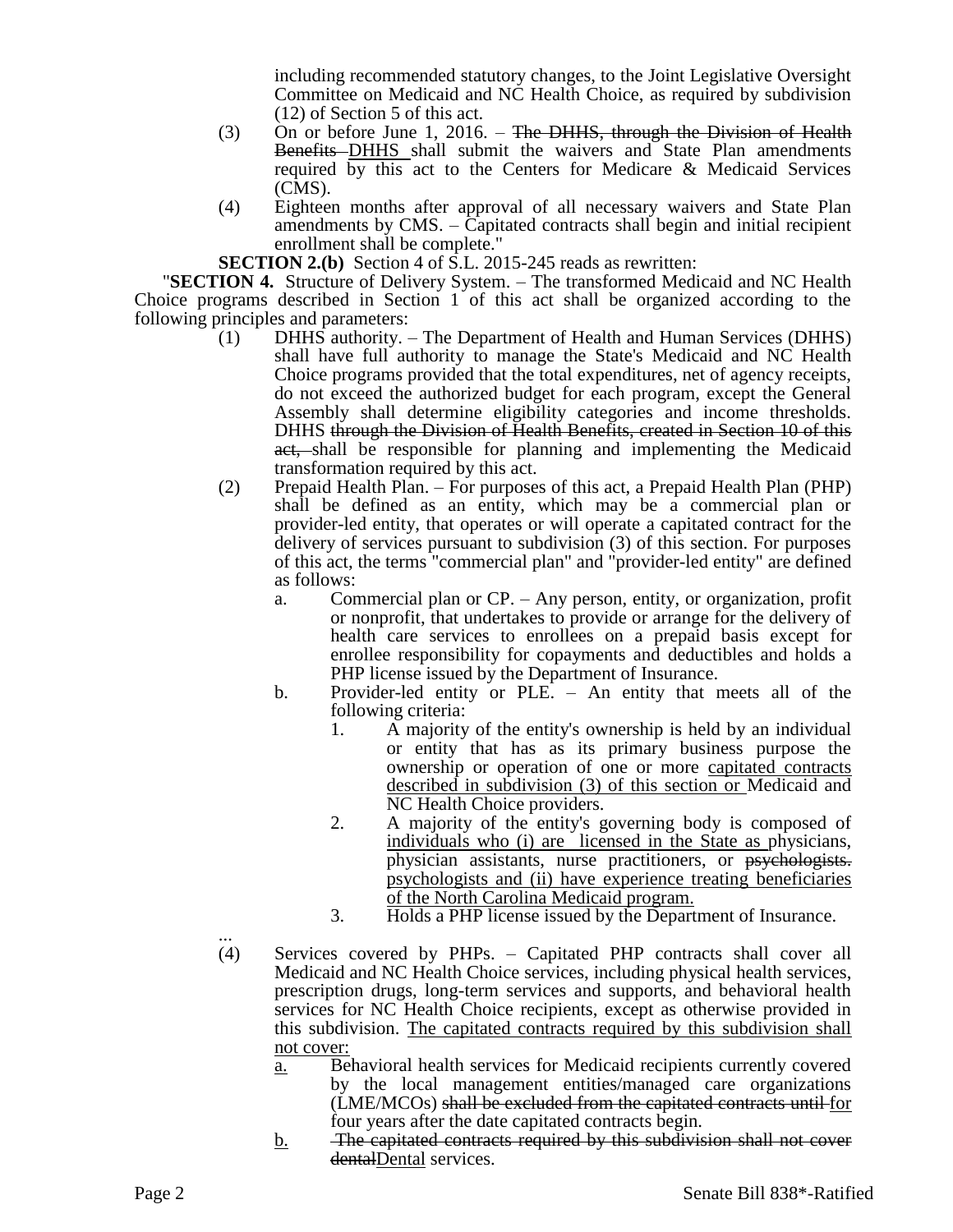- c. Services provided through the Program of All-Inclusive Care for the Elderly (PACE).
- d. Audiology, speech therapy, occupational therapy, physical therapy, nursing, and psychological services prescribed in an Individualized Education Program (IEP) and performed by schools or individuals contracted with Local Education Agencies.
- e. Services provided directly by a Children's Developmental Services Agency (CDSA) or by a provider under contract with a CDSA if the service is authorized through the CDSA and is included on the child's Individualized Family Service Plan.
- f. Services for Medicaid program applicants during the period of time prior to eligibility determination.
- (5) Populations covered by PHPs. Capitated PHP contracts shall cover all Medicaid and NC Health Choice program aid categories except recipients for the following categories:
	- a. Recipients who are dually eligible for Medicaid and Medicare. Recipients in the aged program aid category that are eligible for Medicare shall be considered recipients who are dually eligible for Medicaid and Medicare. The Division of Health Benefits shall develop a long-term strategy to cover dual eligibles through capitated PHP contracts, as required by subdivision (11) of Section 5 of this act.
	- b. Qualified aliens subject to the five-year bar for means-tested public assistance under 8 U.S.C. § 1613 who qualify for emergency services under 8 U.S.C. § 1611.
	- c. Undocumented aliens who qualify for emergency services under 8 U.S.C. § 1611.
	- d. Medically needy Medicaid recipients.
	- e. Members of federally recognized tribes. Members of federally recognized tribes shall have the option to enroll voluntarily in PHPs.
	- f. Presumptively eligible recipients, during the period of presumptive eligibility.
	- g. Recipients who participate in the North Carolina Health Insurance Premium Payment (NC HIPP) program.
- (6) Number and nature of capitated PHP contracts. The number and nature of the contracts required under subdivision (3) of this section shall be as follows:
	- a. Three contracts between the Division of Health Benefits and PHPs to provide coverage to Medicaid and NC Health Choice recipients statewide (statewide contracts).
	- b. Up to  $\frac{1012}{2}$  contracts between the Division of Health Benefits and PLEs for coverage of regions specified by the Division of Health Benefits pursuant to subdivision (2) of Section 5 of this act (regional contracts). Regional contracts shall be in addition to the three statewide contracts required under sub-subdivision a. of this subdivision. Each regional contract shall provide coverage throughout the entire region for the Medicaid and NC Health Choice services required by subdivision (4) of this section. A PLE may bid for more than one regional contract, provided that the regions are contiguous.
	- c. Initial capitated PHP contracts may be awarded on staggered terms of three to five years in duration to ensure against gaps in coverage that may result from termination of a contract by the PHP or the State.

## ...." **SECTION 2.(c)** Section 5 of S.L. 2015-245 reads as rewritten:

"**SECTION 5.** Role of DHHS. – The role and responsibility of DHHS, through the **Division of Health Benefits, DHHS during Medicaid transformation shall include the following** activities and functions: ...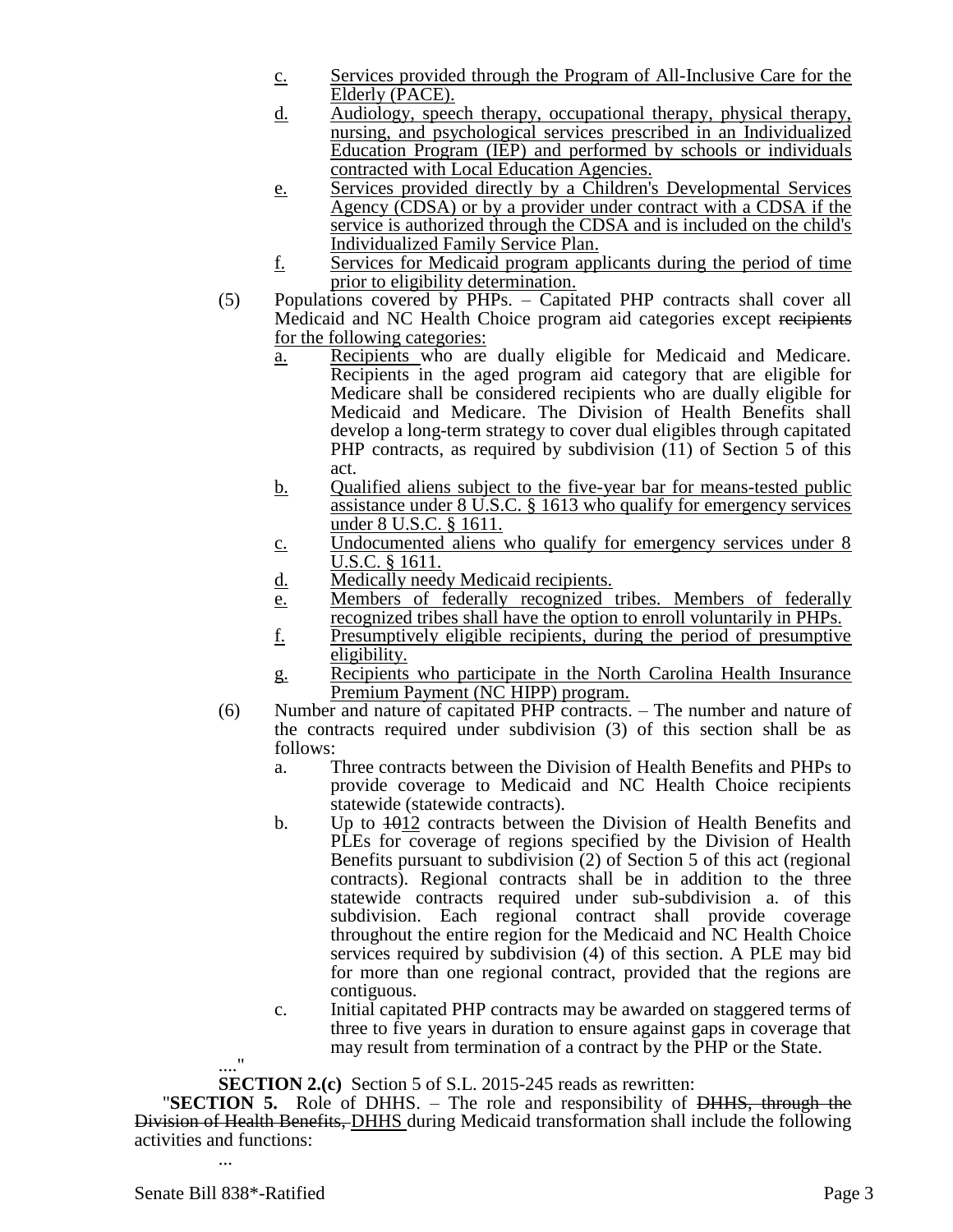- (6) Enter into capitated PHP contracts for the delivery of the Medicaid and NC Health Choice services described in subdivision (4) of Section 4 of this act. All contracts shall be the result of requests for proposals (RFPs) issued by DHHS and the submission of competitive bids by PHPs. DHHS, through the Division of Health Benefits, DHHS shall develop standardized contract terms, to include at a minimum, the following:
	- a. Risk-adjusted cost growth for its enrollees must be at least two percentage (2%) points below national Medicaid spending growth as documented and projected in the annual report prepared for CMS by the Office of the Actuary for nonexpansion states.
	- b. A requirement that PHP spending for prescribed drugs, net of rebates, ensures the State realizes a net savings for the spending on prescription drugs. All PHPs shall be required to use the same drug formulary, which shall be established by DHHS, through the Division of Health Benefits.DHHS.
	- c. Until final federal regulations are promulgated governing medical loss ratio, a minimum medical loss ratio of eighty-eight percent (88%) for health care services, with the components of the numerator and denominator to be defined by DHHS, through the Division of Health Benefits.DHHS.
	- d. A requirement that PHPs develop and maintain provider networks that meet access to care requirements for their enrollees. PHPs may not exclude providers from their networks except for failure to meet objective quality standards or refusal to accept network rates. Notwithstanding the previous sentence, PHPs must include all providers in their geographical coverage area that are designated essential providers by DHHS pursuant to subdivision (13) of this section, unless DHHS approves an alternative arrangement for securing the types of services offered by the essential providers.
	- e. A requirement that all PHPs assure that enrollees who do not elect a primary care provider will be assigned to one.
- ... (11) Develop a Dual Eligibles Advisory Committee, which must include at least a reasonably representative sample of the populations receiving long-term services and supports covered by Medicaid. The Division of Health Benefits,DHHS, upon the advice of the Dual Eligibles Advisory Committee, shall develop a long-term strategy to cover dual eligibles through capitated PHP contracts and report the strategy to the Joint Legislative Oversight Committee on Medicaid and NC Health Choice by January 31, 2017.
- ... (13) Designate Medicaid and NC Health Choice providers as essential providers if the provider either offers services that are not available from any other provider within a reasonable access standard or provides a substantial share of the total units of a particular service utilized by Medicaid and NC Health Choice recipients within the region during the last three years, and the combined capacity of other service providers in the region is insufficient to meet the total needs of the Medicaid and NC Health Choice enrollees. DHHS shall not classify physicians and other practitioners as essential providers. At a minimum, providers in the following categories shall be designated essential providers:
	- a. Federally qualified health centers.
	- b. Rural health centers.
	- c. Free clinics.
	- d. Local health departments.
	- State Veterans Homes."

**SECTION 2.(d)** Section 8 of S.L. 2015-245 reads as rewritten:

"**SECTION 8.** Innovations Center. – DHHS shall submit a program design and budget proposal no later than May 1, 2016, to the Joint Legislative Oversight Committee on Medicaid and NC Health Choice that will create a Medicaid and NC Health Choice Transformation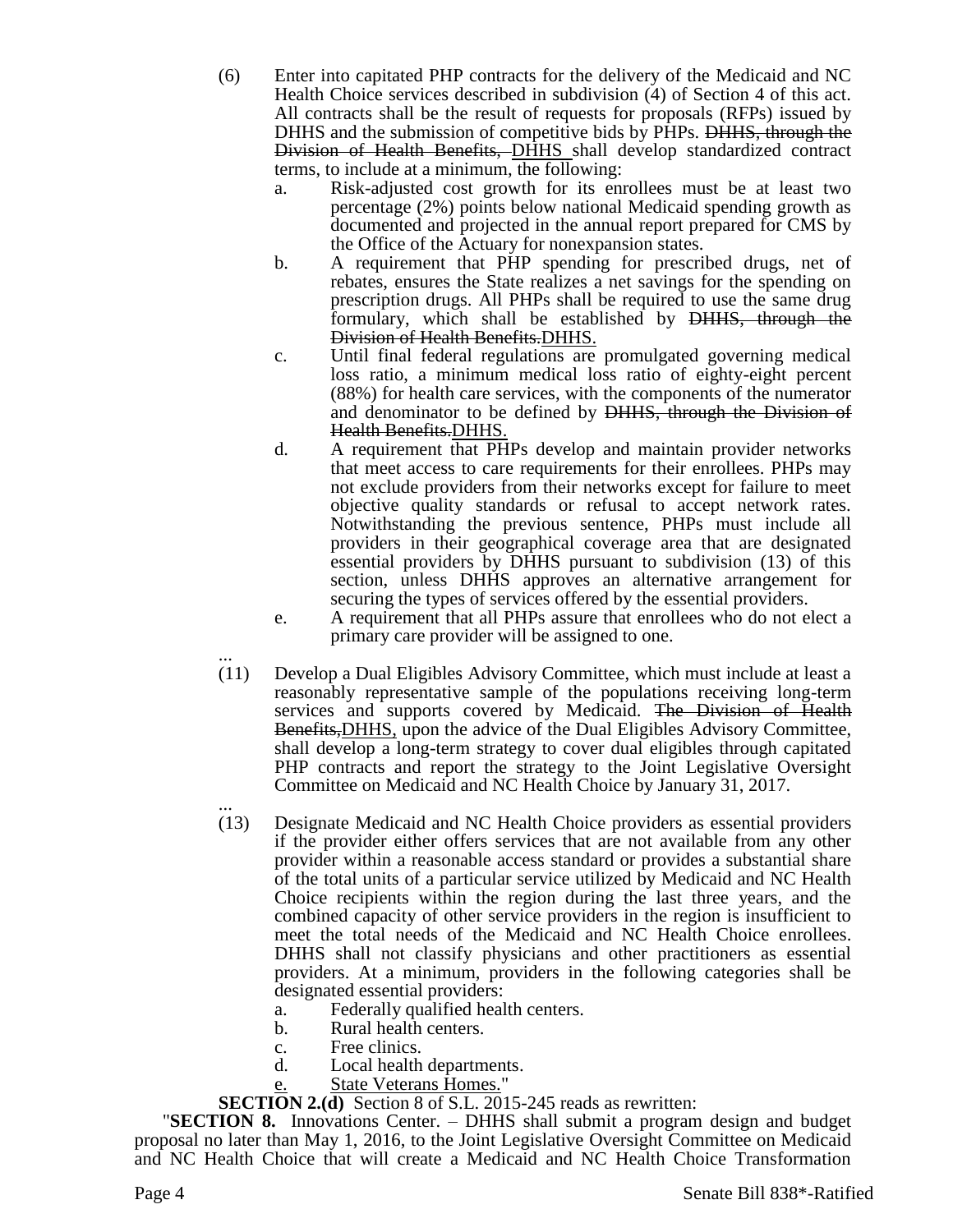Innovations Center within the Division of Health Benefits with the purpose of assisting Medicaid and NC Health Choice providers in achieving the ultimate goals of better health, better care, and lower costs for North Carolinians. The center should be designed to support providers through technical assistance and learning collaboratives that foster peer-to-peer sharing of best practices. DHHS shall use the Oregon Health Authority's Transformation Center as a design model and shall consider at least the following features:

- (1) Learning collaboratives, peer-to-peer networks.
- (2) Clinical standards and supports.
- (3) Innovator agents.<br>(4) Council of Clinics
- Council of Clinical Innovators.
- (5) Community and stakeholder engagement.<br>(6) Conferences and workshops.
- Conferences and workshops.
- (7) Technical assistance.<br>(8) Infrastructure support
- Infrastructure support."
- **SECTION 2.(e)** Section 9 of S.L. 2015-245 reads as rewritten:

"**SECTION 9.** Maintain Funding Mechanisms. – In developing the waivers and State Plan amendments necessary to implement this act, the Department of Health and Human Services, through the Division of Health Benefits created in Section 10 of this act,DHHS shall work with the Centers for Medicare & Medicaid Services (CMS) to attempt to preserve existing levels of funding generated from Medicaid-specific funding streams, such as assessments, to the extent that the levels of funding may be preserved. If such Medicaid-specific funding cannot be maintained as currently implemented, then the Division of Health BenefitsDHHS shall advise the Joint Legislative Oversight Committee on Medicaid and NC Health Choice, created in Section 15 of this act, of any modifications necessary to maintain as much revenue as possible within the context of Medicaid transformation. If such Medicaid-specific funding streams cannot be preserved through the transformation process or if revenue would decrease, it is the intent of the General Assembly to modify such funding streams so that any supplemental payments to providers are more closely aligned to improving health outcomes and achieving overall Medicaid goals."

**SECTION 2.(e1)** S.L. 2015-245 is amended by adding a new section to read:

"**SECTION 9A.** Eligibility for Parents of Children in Foster Care. – DHHS is authorized to seek approval from CMS through the 1115 waiver required by subdivision (1) of Section 5 of this act to allow parents to retain Medicaid eligibility while their child is being served temporarily by the foster care program. It is the intent of the General Assembly to expand Medicaid eligibility to cover this population upon implementation of the 1115 waiver, if CMS approves this coverage in the waiver.

**SECTION 2.(f)** Section 10 of S.L. 2015-245 reads as rewritten:

"**SECTION 10.** Creation of the Division of Health Benefits. – The Division of Health Benefits is established as a new division of the Department of Health and Human Services. The Department of Health and Human Services, through the Division of Health Benefits, shall be responsible for implementing Medicaid transformation required by this act and shall administer and operate all functions, powers, duties, obligations, and services related to the transformed Medicaid and NC Health Choice programs. The Division of Medical Assistance shall continue to operate the current Medicaid and NC Health Choice programs until the Division of Medical Assistance is eliminated. Upon the elimination of the Division of Medical Assistance, all functions, powers, duties, obligations, and services vested in the Division of Medical Assistance of the Department of Health and Human Services are vested in the Division of Health Benefits. The Department of Health and Human Services shall remain the Medicaid single State agency-agency and shall be responsible for implementing Medicaid transformation required by this act and shall administer and operate all functions, powers, duties, obligations, and services related to the transformed Medicaid and NC Health Choice programs. Prior to the effective date of G.S. 143B-216.85, the Secretary of DHHS may appoint a Director of the **Division of Health Benefits."** 

**SECTION 2.(g)** G.S. 143B-216.80 reads as rewritten:

## "**§ 143B-216.80. Division of Health Benefits – creation and organization.**

(a) There is hereby established the Division of Health Benefits of the Department of Health and Human Services. The Director shall be the head of the Division of Health Benefits. Upon the elimination of the Division of Medical Assistance, the Division of Health Benefits shall be vested with all functions, powers, duties, obligations, and services previously vested in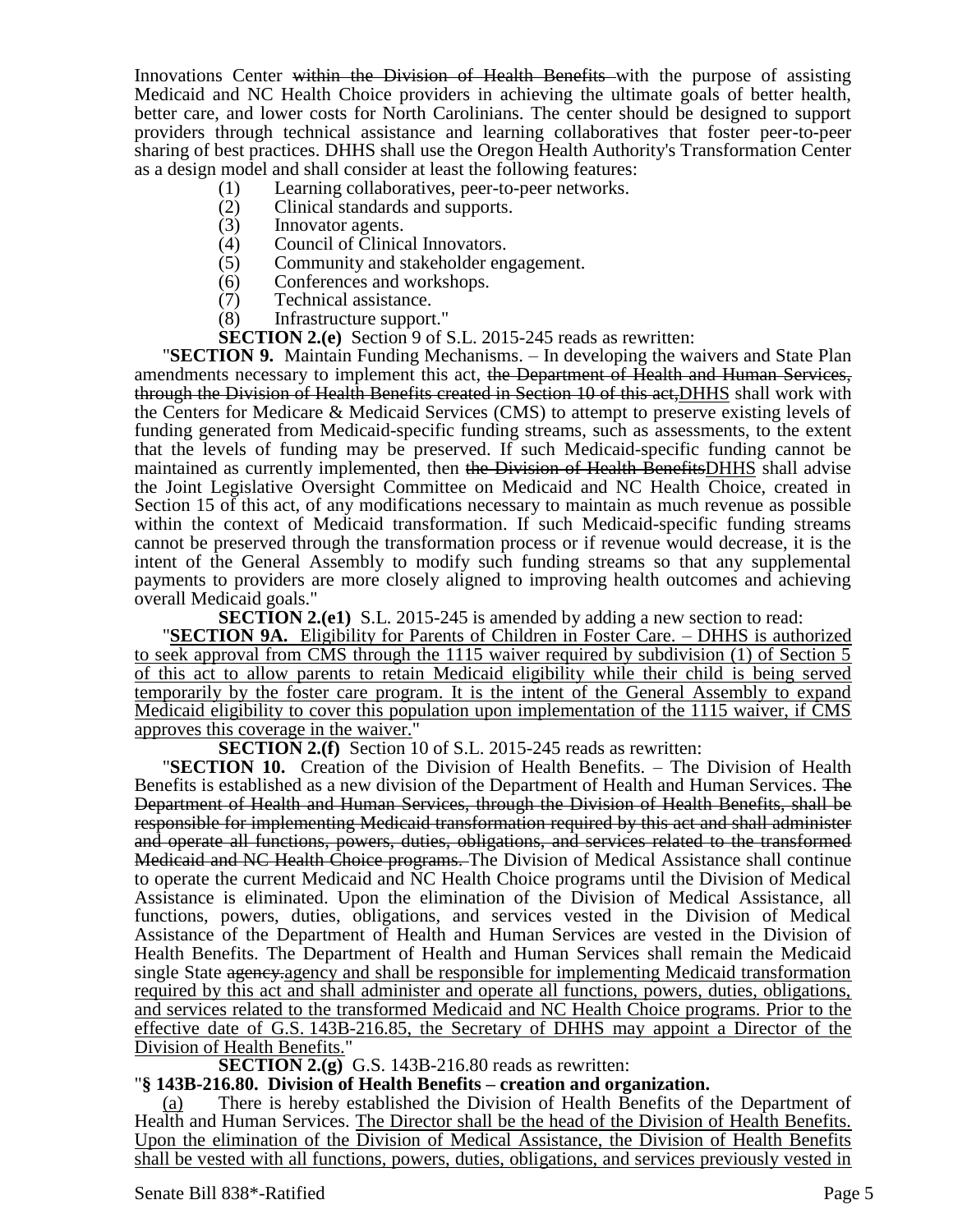the Division of Medical Assistance. The Department of Health and Human Services, through the Division of Health Benefits, Services shall have the powers and duties described in G.S. 108A-54(e). The Director shall be the head of the Division of Health Benefits.G.S. 108A-54(e) in addition to the powers and duties already vested in the Department.

(b) Although generally subject to the laws of this State, the following exemptions, limitations, and modifications apply to the Division of Health Benefits of the Department of Health and Human Services, notwithstanding any other provision of law:

- (1) Employees of the Division of Health Benefits shall not be subject to the North Carolina Human Resources Act, except as provided in G.S.  $126-5(c1)(31)$ .
- (2) The Secretary may retain private legal counsel and is not subject to G.S. 114-2.3 or G.S. 147-17(a) through (c).
- (3) The Division of Health Benefits' employment contracts offered pursuant to G.S. 108A-54(e)(2) are not subject to review and approval by the Office of State Human Resources.
- (4) If the Secretary establishes alternative procedures for the review and approval of contracts, then the Division of Health Benefits is exempt from State contract review and approval requirements but still may choose to utilize the State contract review and approval procedures for particular contracts.

**SECTION 2.(h)** G.S. 108A-54 reads as rewritten:

# "**§ 108A-54. Authorization of Medical Assistance Program; administration.**

... (e) The Department of Health and Human Services shall continue to administer and operate the Medicaid and NC Health Choice programs through the Division of Medical Assistance until the Division of Medical Assistance is eliminated at which time all functions, powers, duties, obligations, and services vested in the Division of Medical Assistance are vested in the Division of Health Benefits. Prior to and following the exchange of powers and duties from the Division of Medical Assistance to the Division of Health Benefits, and in addition to the powers and duties already vested in the Secretary of the Department of Health and Human Services, the Secretary of the Department of Health and Human Services, through the Division of Health Benefits, Services shall have the following powers and duties:

- (1) Administer and operate the Medicaid and NC Health Choice programs, provided that the total expenditures, net of agency receipts, do not exceed the authorized budget for each program.the Medicaid program and NC Health Choice program. None of the powers and duties enumerated in the other subdivisions of this subsection shall be construed to limit the broad grant of authority to administer and operate the Medicaid and NC Health Choice programs.
- (2) Employ clerical and professional staff of the Division of Health Benefits, including consultants and legal counsel, necessary to carry out the powers and duties of the division. In hiring staff for the Division of Health Benefits, the Secretary may offer employment contracts for a term and set compensation for the employees, which may include performance-based bonuses based on meeting budget or other targets.
- (3) Notwithstanding G.S. 143-64.20, enter into contracts for the administration of the Medicaid and NC Health Choice programs, as well as manage such contracts, including contracts of a consulting or advisory nature.
- (4) Establish and adjust all program components, except for eligibility categories and income thresholds, of the Medicaid and NC Health Choice programs within the appropriated and allocated budget.
- (5) Adopt rules related to the Medicaid and NC Health Choice programs.
- (6) Develop midyear budget correction plans and strategies and then take midyear budget corrective actions necessary to keep the Medicaid and NC Health Choice programs within budget.
- (7) Approve or disapprove and oversee all expenditures to be charged to or allocated to the Medicaid and NC Health Choice programs by other State departments or agencies.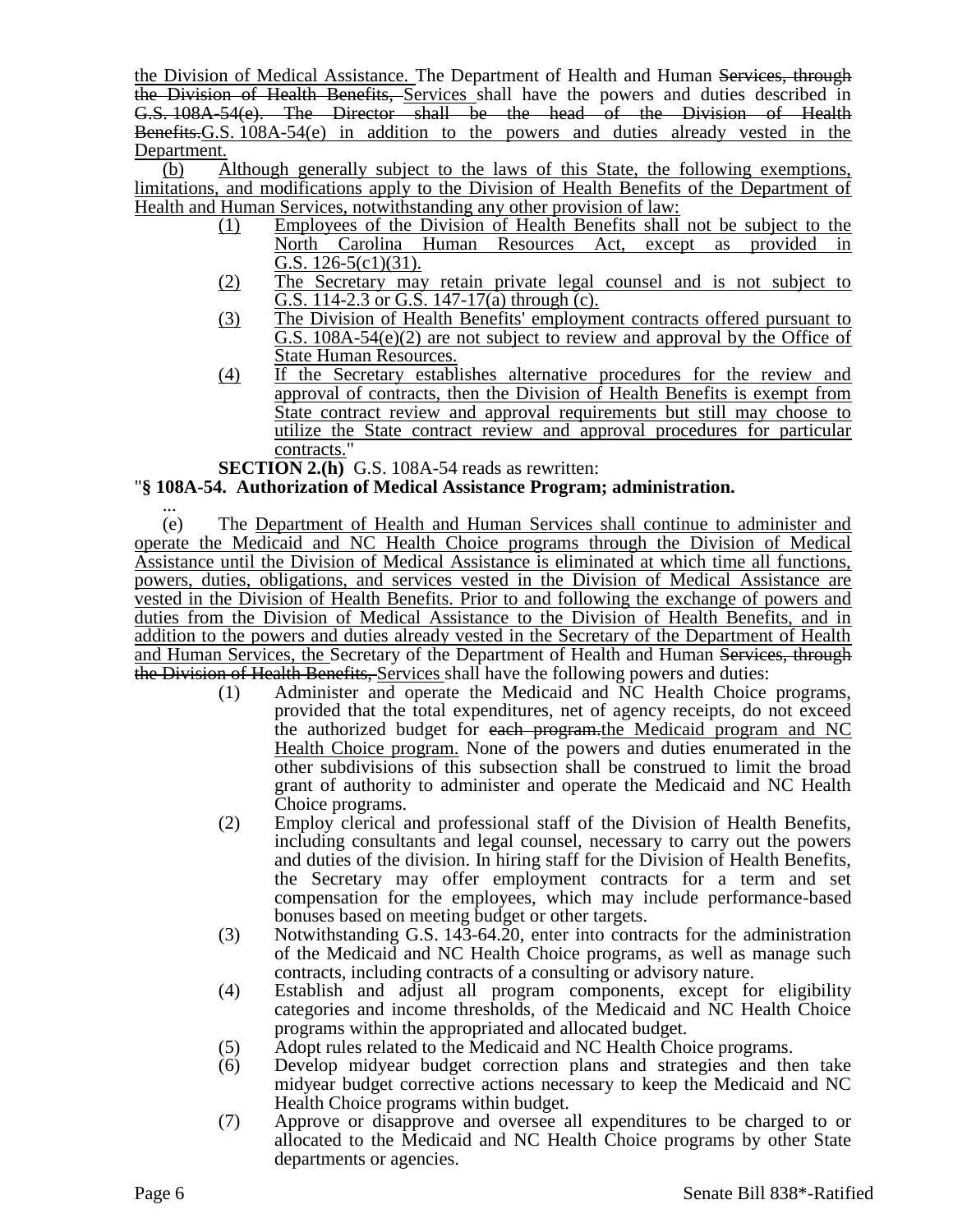- (8) Develop and present to the Joint Legislative Oversight Committee on Medicaid and NC Health Choice and the Office of State Budget and Management by January 1 of each year, beginning in 2017, the following information for the Medicaid and NC Health Choice programs:
	- a. A detailed four-year forecast of expected changes to enrollment growth and enrollment mix.
	- b. What program changes will be made by the Department in order to stay within the existing budget for the programs based on the next fiscal year's forecasted enrollment growth and enrollment mix.
	- c. The cost to maintain the current level of services based on the next fiscal year's forecasted enrollment growth and enrollment mix.
- (9) Publish on its Web site and update on at least a monthly basis, at a minimum, the following information about the Medicaid and NC Health Choice programs:
	- a. Enrollment by program aid category by county.
	- b. Per member per month spending by category of service.
	- c. Spending and receipts by fund along with a detailed variance analysis.
	- d. A comparison of the above figures to the amounts forecasted and budgeted for the corresponding time period.

(f) The General Assembly shall determine the eligibility categories and income thresholds for the Medicaid and NC Health Choice programs. The Department of Health and Human Services, through the Division of Health Benefits, Services is expressly authorized to adopt temporary and permanent rules regarding eligibility requirements and determinations, to the extent that they do not conflict with the parameters set by the General Assembly.

 $(g)$  Although generally subject to the laws of this State, the following exemptions, limitations, and modifications apply to the Division of Health Benefits of the Department of Health and Human Services, notwithstanding any other provision of law:

- (1) Employees of the Division of Health Benefits shall not be subject to the North Carolina Human Resources Act, except as provided in G.S.  $126 - 5(21)(31)$ .
- $(2)$  The Secretary may retain private legal counsel and is not subject to G.S. 114-2.3 or G.S. 147-17(a) through (c).
- (3) The Division of Health Benefits' employment contracts offered pursuant to G.S. 108A-54(e)(2) are not subject to review and approval by the Office of State Human Resources.
- (4) If the Secretary establishes alternative procedures for the review and approval of contracts, then the Division of Health Benefits is exempt from State contract review and approval requirements but may still choose to utilize the State contract review and approval procedures for particular contracts."

**SECTION 2.(i)** G.S. 143B-139.6C reads as rewritten:

## "**§ 143B-139.6C. Cooling-off period for certain Department employees.**

(a) Ineligible Vendors. – The Secretary of the Department of Health and Human Services shall not contract for goods or services with a vendor that employs or contracts with a person who is a former employee of the Department and uses that person in the administration of a contract with the Department.

(b) Vendor Certification. – The Secretary shall require each vendor submitting a bid or contract to certify that the vendor will not use a former employee of the Department in the administration of a contract with the Department in violation of the provisions of subsection (a) of this section.

- (c) A violation of the provisions of this section shall void the contract.
- (d) Definitions. As used in this section, the following terms mean:
	- $(1)$  Administration of a contract. Oversight The former employee's duties and responsibilities for the vendor include oversight of the performance of a contract, <u>or authority</u> to make decisions regarding a contract, including interpretation of a contract, or participation in the development of specifications or terms of a contract or in the preparation contract, or award of a contract.